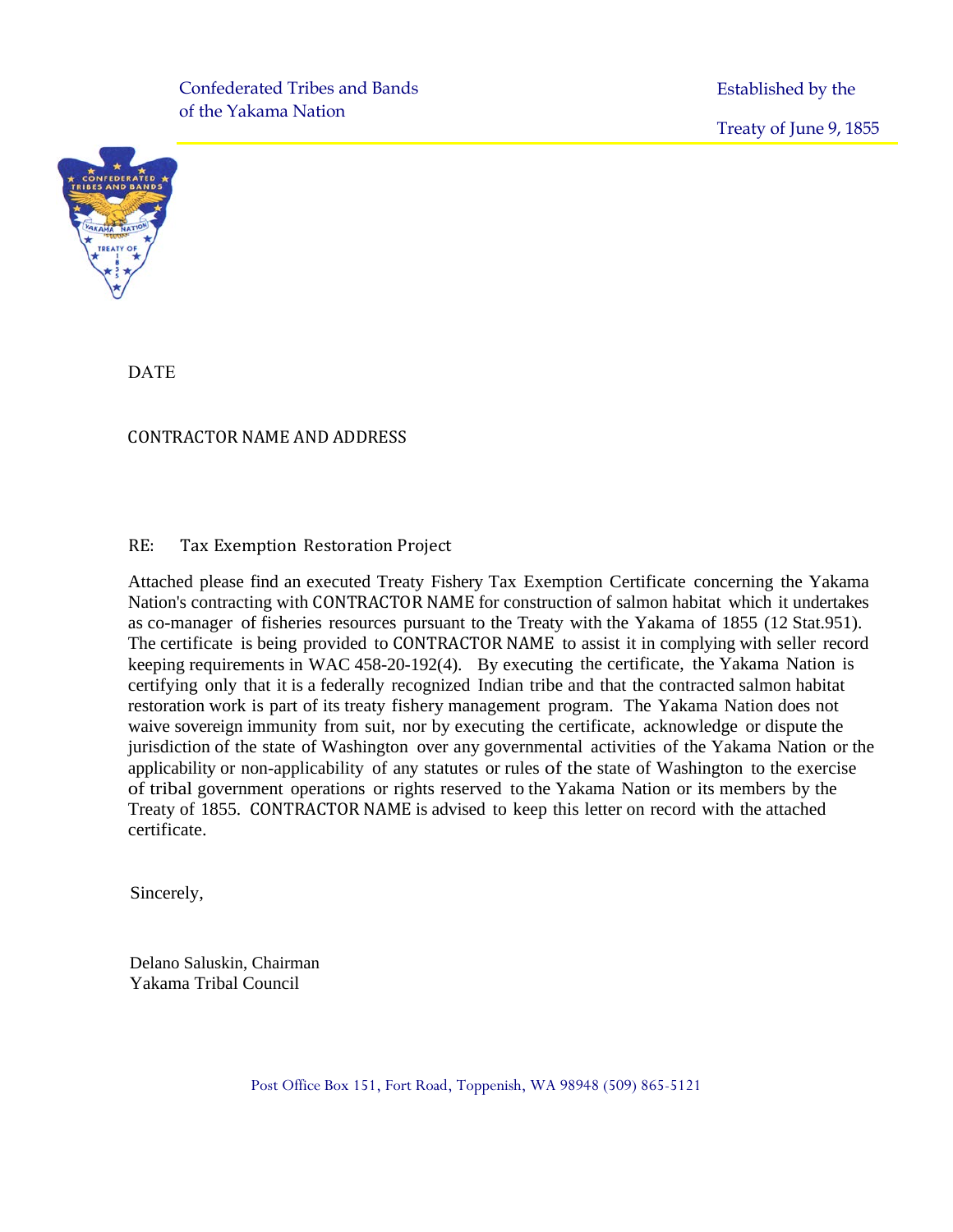

# **Tax exemption for treaty fisheries**

Fill out this form if you are a tribal member, tribe, or intertribal organization requesting an exemption of sales tax for purchases of treaty fishery items.

## **This certificate is for:**

| ✔ |  |  | Single use |
|---|--|--|------------|
|---|--|--|------------|

You need to show this certificate each time you buy an exempt item.

# **Blanket certificate**

You can use this certificate anytime, as long as you and the seller/marketplace facilitator have a recurring business relationship. A recurring business relationship means you have at least one sale transaction within 12 months (RCW 82.08.050(7)(c)).

| Seller's/Marketplace facilitator's name:                              |                                                    | Date: |  |  |
|-----------------------------------------------------------------------|----------------------------------------------------|-------|--|--|
| Address:                                                              |                                                    |       |  |  |
|                                                                       |                                                    |       |  |  |
| Check one of the following. The buyer is requesting an exemption for: |                                                    |       |  |  |
| $\square$ Boat, boat trailer                                          | $\Box$ Motor                                       |       |  |  |
| $\Box$ Gear, net                                                      | $\Box$ Specialized clothing                        |       |  |  |
| □ Boat/engine repair                                                  | $\Box$ Hatchery equipment                          |       |  |  |
| $\Box$ Laboratory equipment<br>$\Box$ Processing equipment            |                                                    |       |  |  |
| $\Box$ Smoking equipment                                              | ☑ Other (explain) Salmon Habitat Restoration       |       |  |  |
| $\Box$ Operating supplies                                             |                                                    |       |  |  |
| Provide one of the following:                                         |                                                    |       |  |  |
| Federally recognized tribe of buyer:<br>M                             | Confederated Tribes and Bands of the Yakama Nation |       |  |  |
| and treaty Indian fishing identification card number:<br>or           |                                                    |       |  |  |
| Name of intertribal organization:                                     |                                                    |       |  |  |